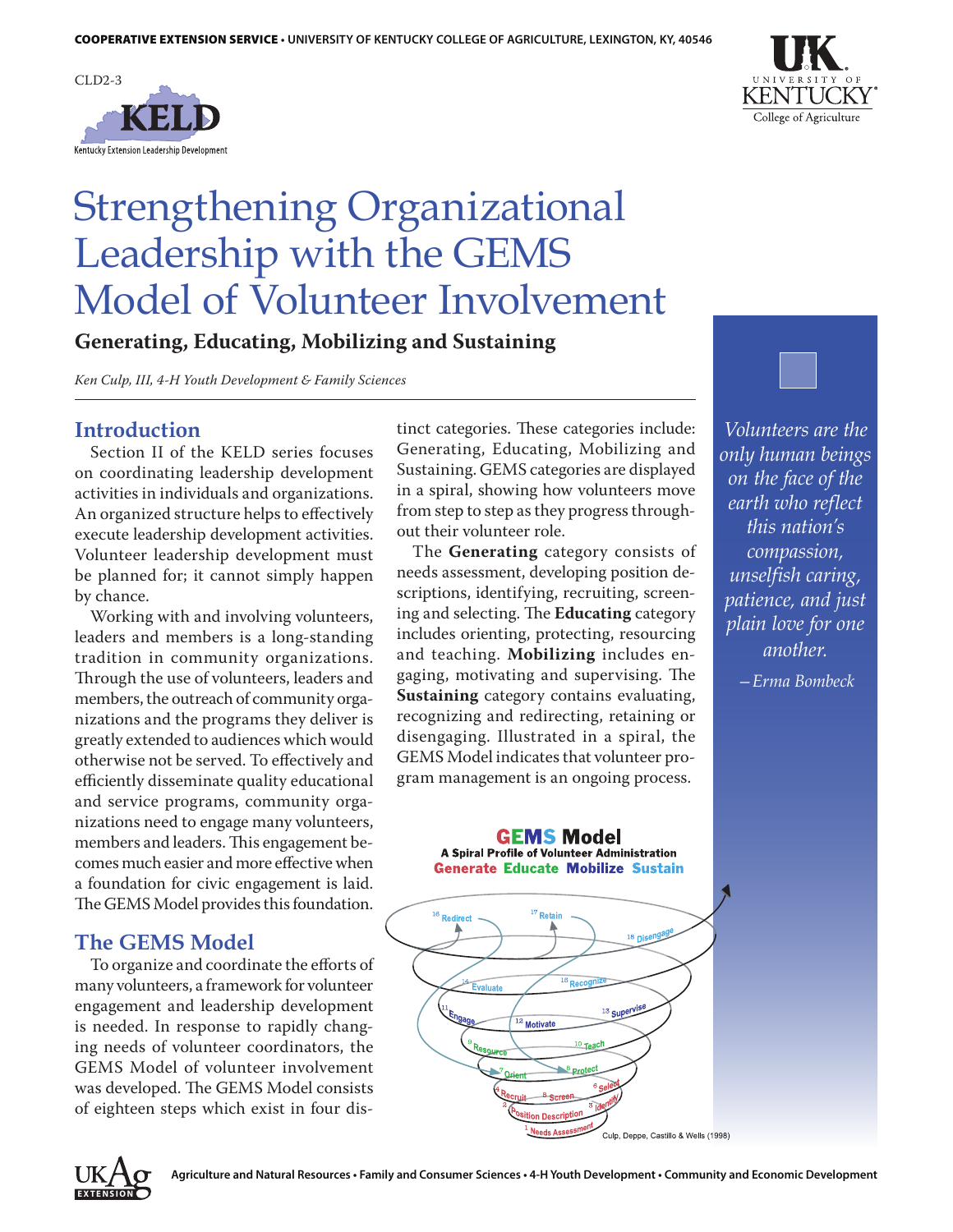#### **Generating Volunteers**

The Generating category involves six steps. Volunteer opportunities within the organization must be identified through a needs assessment, then defined in written position descriptions.

The most successful recruitment efforts are preceded by identifying potential volunteers. The volunteer identification process includes developing a list of qualified individuals and groups to be contacted. Targeted recruitment is based on the marketing premise that everyone is not a prospect for every product or service. Because organizations need to use their resources effectively, they should focus recruitment efforts by targeting the most likely candidates.

Volunteer needs, interests, knowledge, skills, backgrounds and attitudes can be surveyed through the screening process with selection based upon the volunteer's ability to perform the appropriate activity or task. In addition, the screening and selection steps also present the initial opportunity for the organization to practice risk management. Volunteer recruits presenting a risk liability could be screened out during this process, or they could be given additional attention during orientation.

Generating new members, volunteers and leaders is a fundamental step in organizational leadership. Organizations that fail to generate new members, volunteers and leaders find themselves on a path to self-destruction.

#### **Educating Volunteers**

New volunteers generally have varying levels of knowledge about the organization. The Educating process includes orienting the volunteers to the organization as a whole and to their specific position responsibilities. Orientation can be beneficial in assuring that volunteers have accurate

information regarding the organization's purpose, programs, policies and expectations.

In today's service arena, volunteers should also be protected by being oriented about risk and liability management. Protecting volunteers includes teaching them specific strategies on how to deal with and avoid risk, as well as how to reduce liability. Informed volunteers will represent the organization positively, carry out their responsibilities effectively and possess a positive attitude toward the organization for which they are volunteering.

Additional teaching or in-service training related to specific skills and knowledge may be needed to help the volunteer successfully carry out his/her responsibilities. Education should be ongoing and may be conducted on an individual basis, through group meetings, workshops and classes.

Volunteers should be informed about the resources available to them to use in their volunteer role. Resources could include programs, materials and curriculum, or program, professional, administrative or financial support.

Education is important to the membership base, volunteer roster and leadership of all community organizations. Life-long learning practices should be incorporated into all organizations, both from the aspect of the target audience as well as its own membership, volunteer core and leadership. Practice the old proverb: "Give a man a fish and he'll eat for a day. Teach a man how to fish and he'll eat for the rest of his days."

#### **Mobilizing Volunteers**

In the Mobilizing category, volunteers have the opportunity to engage in the task or activity they have been selected to perform. Individuals are motivated to participate in volunteer activities for a variety of

*Organizations that fail to generate new members, volunteers and leaders find themselves on a path to self-destruction.*

*Every problem that the country faces is being solved in some community by some group or some individual. The question is how to get connected so that the whole nation can solve problems.*

*—George H. W. Bush*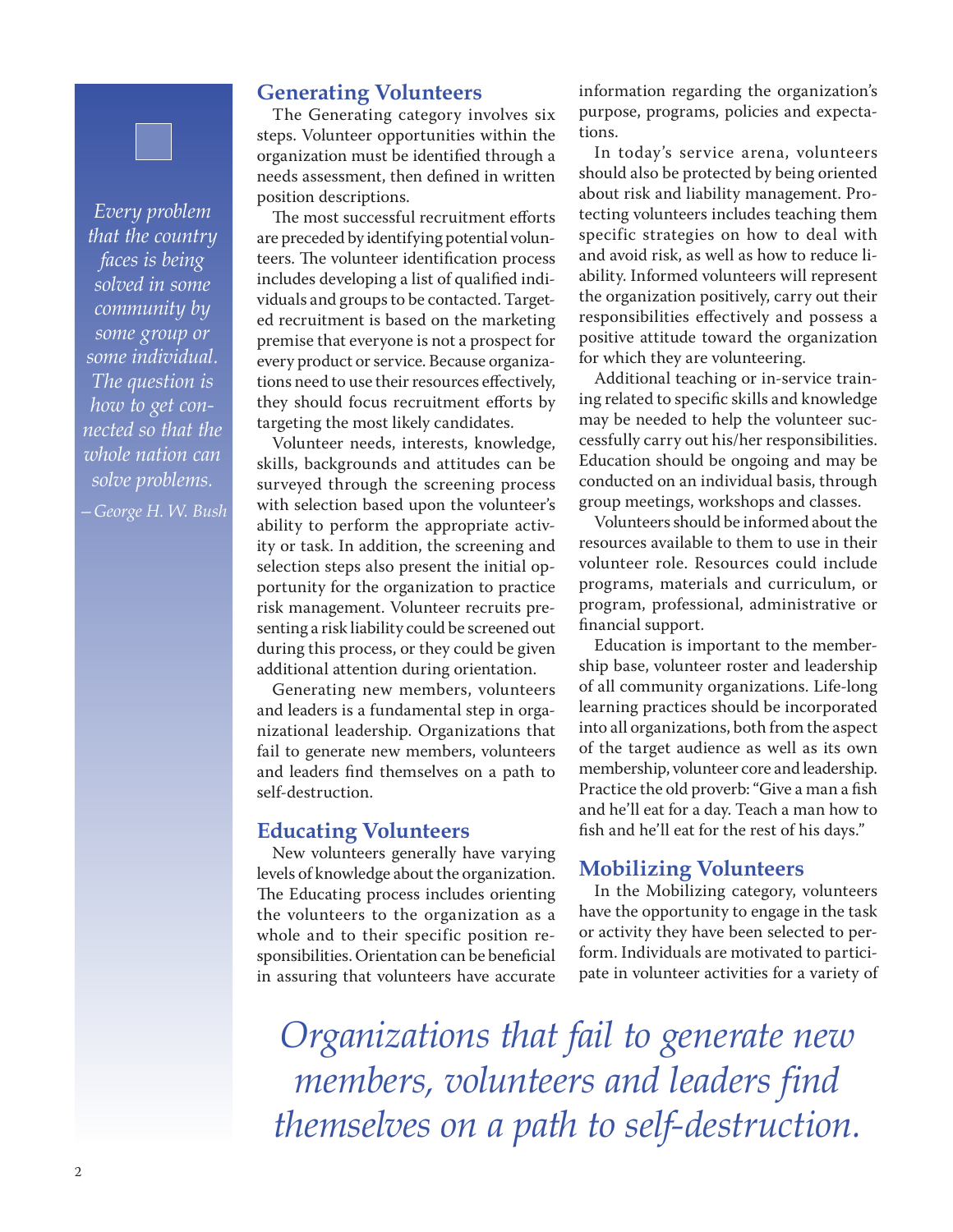# *A volunteer performance evaluation will determine whether or not the goals of both the volunteer and the organization are being met.*

reasons. By understanding these motives, administrators of volunteer programs can enhance the volunteer's experience.

The needs, skills and knowledge of the individual volunteer will depict how much and how often supervision is needed. Guidance, support and advice from the program administrator, middle manager or another volunteer can help lead to a positive and productive experience.

Mobilizing members, volunteers and leaders is the ultimate goal of all community organizations. Empowering people to serve identified community needs benefits everyone: the clientele, the individual providing the service and the organization as well as the community.

#### **Sustaining Volunteers**

The first step in Sustaining a volunteer is evaluation. A volunteer performance evaluation will determine whether or not the goals of both the volunteer and the organization are being met. Documenting work to learn from past accomplishments and mistakes is important. Written documentation can provide a framework for decision making when considering new assignments, promotions and recognition, and when providing recommendations for the volunteer. Effective evaluation is ongoing throughout the four GEMS categories and should be conducted both formally and informally. Strengths, weaknesses, achievements and areas needing improvement as related to the volunteer position description should all be included in an effective evaluation.

To most effectively benefit both the organization and the volunteers who deliver its programs, volunteers should be recognized for their positive contributions to the organization and its clientele. Whether formal or informal, recognition helps volunteers feel they are making a meaningful contribution to the organization, its programs and its clientele.

Retaining volunteers must be planned for; it contributes strength and continuity to the program. Plans for volunteer retention should begin at the point of entry and continue through the beginning of the next service engagement. The first-year experience usually will determine whether the volunteer will continue service to the program. Retention is best accomplished by meeting the needs of the volunteer, serving the volunteer's motives to continue service to the organization and providing a fulfilling relationship with the organization, its clientele, other volunteers and the organization's professional staff.

A volunteer may be retained in the same capacity or redirected to another role within the organization. In either case, as illustrated in the GEMS Model, a volunteer may continue back down through the spiral, re-entering the Educate category. If retained, the volunteer benefits by acquiring additional skills to carry out responsibilities. If redirected, the volunteer will reenter the GEMS spiral at the orientation step, receiving new position responsibilities, knowledge and skills necessary to perform effectively.

In some cases, even after redirection, a volunteer may disengage from the organization. If this is necessary, the process should be clearly defined and objective. At other times, a volunteer may choose to leave the organization for any of a multitude of reasons, many of which are positive and a natural evolution of volunteer development. Volunteer administrators should remember that disengagement is a natural component of volunteer development and should plan to make this phase as positive and smooth as possible.